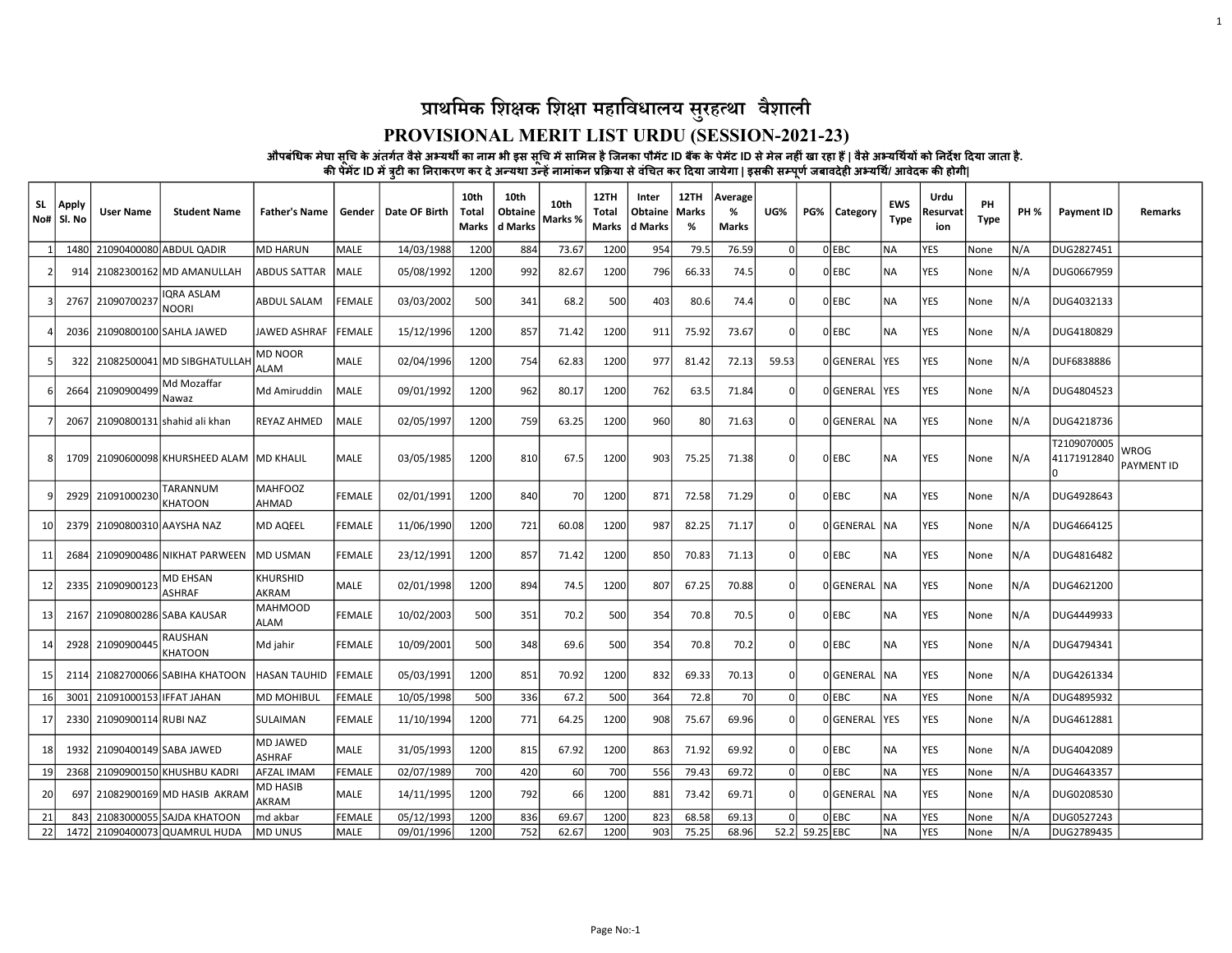### PROVISIONAL MERIT LIST URDU (SESSION-2021-23)

औपबंधिक मेघा सूचि के अंतर्गत वैसे अभ्यथौ का नाम भी इस सूचि में सामिल है जिनका पौमेंट ID बैंक के पेमेंट ID से मेल नहीं खा रहा हैं | वैसे अभ्यथियों को निर्देश दिया जाता है.

2

| <b>SL</b><br>No# | Apply<br>  SI. No | <b>User Name</b>           | <b>Student Name</b>             | <b>Father's Name</b>                 | Gender        | Date OF Birth | 10th<br>Total<br>Marks | 10th<br>Obtaine<br>d Marks | 10th<br>Marks % | <b>12TH</b><br>Total<br>Marks | Inter<br><b>Obtaine</b><br>d Marks | 12TH<br>Marks<br>% | Average<br>%<br>Marks | UG%            | PG% | Category      | <b>EWS</b><br>Type | Urdu<br><b>≀esurvat</b><br>ion | PH<br><b>Type</b>       | <b>PH %</b> | <b>Payment ID</b> | Remarks                   |
|------------------|-------------------|----------------------------|---------------------------------|--------------------------------------|---------------|---------------|------------------------|----------------------------|-----------------|-------------------------------|------------------------------------|--------------------|-----------------------|----------------|-----|---------------|--------------------|--------------------------------|-------------------------|-------------|-------------------|---------------------------|
| <b>231</b>       |                   | 2282 21090900056           | MD MANAUWER<br>HUSSAIN          | <b>MD SHARAFAT</b><br><b>HUSSAIN</b> | <b>MALE</b>   | 01/01/1996    | 500                    | 389.5                      | 77.9            | 500                           | 300                                | 60                 | 68.95                 | $\overline{0}$ |     | 0 EBC         | INA.               | YES.                           | l None                  | N/A         | DUG4567424        |                           |
| 24               | 2336              | 21090900038 SHAH JAHAN     |                                 | <b>MD MOHIBUL</b>                    | FEMALE        | 20/06/2000    | 500                    | 315                        | 63              | 500                           | 373                                | 74.6               | 68.8                  | $\mathbf{0}$   |     | 0 EBC         | NA)                | <b>YES</b>                     | None                    | N/A         | DUG4621077        |                           |
| 25               | <b>2911</b>       | 21090900320                | MD FAROOQUE<br><b>AZAM</b>      | <b>MD SAGEER</b>                     | <b>MALE</b>   | 15/10/1986    | 1200                   | 815                        | 67.92           | 1200                          | 829                                | 69.08              | 68.5                  | $\Omega$       |     | 0 EBC         | INA.               | YES)                           | None                    | N/A         | DUG4917219        |                           |
| 26               | 1538              |                            | 21090400118 TARANA PARVEEN      | <b>MD ASLAM</b>                      | <b>FEMALE</b> | 14/06/1995    | 1200                   | 758                        | 63.17           | 1200                          | 884                                | 73.67              | 68.42                 | $\mathbf 0$    |     | 0 EBC         | NA                 | YES                            | None                    | N/A         | DUG3046946        | PAYMET OT<br><b>MATCH</b> |
| 27               |                   | 2830 21091000101 ABU TALHA |                                 | NASIM AHMAD                          | <b>MALE</b>   | 03/01/1994    | 1200                   | 737                        | 61.42           | 1200                          | 898                                | 74.83              | 68.13                 | $\mathbf 0$    |     | 0 EBC         | INA.               | YES                            | None                    | N/A         | DUG4870377        |                           |
| 28               |                   |                            | 2300 21090900051 SHAHIN PARWEEN | <b>MD ZAFAR</b><br>HUSAIN            | <b>FEMALE</b> | 07/03/1992    | 1200                   | 767                        | 63.92           | 1200                          | 860                                | 71.67              | 67.8                  | $\overline{0}$ |     | OIEBC         | <b>NA</b>          | YES.                           | Ortho<br>Impairm<br>ent |             | 40 DUG4582818     |                           |
| <b>29</b>        | 1087              |                            | 21082900145 SAIYDUZZAMAN        | MD<br>BADIUZZAMAN                    | MALE          | 12/01/1999    | 1200                   | 763                        | 63.58           | 1200                          | 863                                | 71.92              | 67.75                 | 0l             |     | OIEBC         | INA.               | YES                            | None                    | N/A         | DUG1327239        |                           |
| 30               | 29721             | 21091000272 ZEBA YASMIN    |                                 | <b>MD SHAMIM</b>                     | <b>FEMALE</b> | 01/12/1994    | 1200                   | 736                        | 61.33           | 1200                          | 889                                | 74.08              | 67.71                 | 0l             |     | OIGENERAL INA |                    | <b>YES</b>                     | l None                  | N/A         | DUG4944321        |                           |
| 31               | 87                | 21081800014 MD AZHAR       |                                 | ABDUL QUDDUS MALE                    |               | 08/01/1995    | 1200                   | 770                        | 64.17           | 1200                          | 854                                | 71.17              | 67.67                 | 59             |     | 62 GENERAL    | . Ino              | YES                            | None                    | N/A         | DUF7832090        |                           |
| 32               | 1580              |                            | 21090500088 md MD ASLAM         | MD MANZOOR                           | MALE          | 18/01/1990    | 1200                   | 793                        | 66.08           | 1200                          | 831                                | 69.25              | 67.67                 | $\mathbf 0$    |     | $0$ EBC       | NA                 | YES)                           | None                    | N/A         | DUG3184711        |                           |
| 33               | 3047              | 21090900394 md azad        |                                 | md aziz                              | MALE          | 01/01/1991    | 1200                   | 734                        | 61.17           | 1200                          | 889                                | 74.08              | 67.63                 | $\Omega$       |     | 0 EBC         | NA)                | lyes                           | None                    | N/A         | DUG4973623        |                           |
| 34               | 601               |                            | 21082700061 ABDUL WAHID         | <b>MD NAIM</b>                       | <b>MALE</b>   | 01/01/1993    | 1200                   | 796                        | 66.33           | 1200                          | 825                                | 68.75              | 67.54                 | $\overline{0}$ |     | 0 EBC         | INA.               | lyes                           | None                    | N/A         | DUF9722913        |                           |
| 35               | 1011              |                            | 21083100094 MD ZAKIR HUSSAIN    | <b>MD IBRAHIM</b><br>ANSARI          | MALE          | 01/01/1994    | 1200                   | 740                        | 61.67           | 1200                          | 876                                | -73                | 67.34                 | $\overline{0}$ |     | OIEBC         | INA.               | lyes                           | l None                  | N/A         | DUG1027593        |                           |
| 36               | 1557              | 21090500052                | <b>MD SARFRAZ</b><br>ALAM       | MD ZUNNURAIN MALE                    |               | 06/08/1995    | 1200                   | 714                        | 59.5            | 1200                          | 899                                | 74.92              | 67.21                 | 65.33          |     | 75.2 EBC      | NA.                | YES                            | None                    | N/A         | DUG3068489        |                           |
| 37               | 24521             |                            | 21090600193 MD NAZRUL ISLAM     | <b>MD MISBAHUL</b><br>ISLAM          | MALE          | 05/03/1995    | 1200                   | 764                        | 63.67           | 1200                          | 845                                | 70.42              | 67.05                 | $\overline{0}$ |     | 0 EBC         | NA.                | YES                            | None                    | N/A         | DUG4708836        |                           |
| 38               | 2893              |                            | 21091000181 Tanweer Alam        | Late Dr Md<br>Samiullah              | MALE          | 15/01/1984    | 1200                   | 781                        | 65.08           | 1200                          | 828                                | 69                 | 67.04                 | $\Omega$       |     | 0 EBC         | NA                 | YES)                           | None                    | N/A         | DUG4906905        |                           |
| 39               | 2504              |                            | 21090300125 RABEA KHATOON       | <b>MD ANZARUL</b><br><b>HAQUE</b>    | <b>FEMALE</b> | 15/08/1991    | 1200                   | 752                        | 62.67           | 1200                          | 856                                | 71.33              | 67                    | 58.87          |     | OIGENERAL INA |                    | lyes                           | None                    | N/A         | DUG4397769        |                           |
| 40               | 1916              |                            | 21090700173 NIKHAT PARWIN       | <b>MD GULAM</b><br><b>RABBANI</b>    | FEMALE        | 15/08/1992    | 1200                   | 731                        | 60.92           | 1200                          | 875                                | 72.92              | 66.92                 | $\mathbf{0}$   |     | 0 EBC         | NA                 | YES                            | None                    | N/A         | DUG4022978        |                           |
| 41               | 568               | 21082000092                | MD. REYAZ<br>AHMAD              | <b>MD NESAR</b><br>AHMAD             | MALE          | 02/01/1994    | 1200                   | 713                        | 59.42           | 1200                          | 890                                | 74.17              | 66.8                  | $\overline{0}$ |     | 0 EBC         | INA.               | YES                            | None                    | N/A         | DUF9822812        |                           |
| 42               | 1505              | 21082900010                | <b>MD NAUSHAD</b>               | <b>MD MANJOOR</b>                    | MALE          | 13/05/1994    | 1200                   | 728                        | 60.67           | 1200                          | 875                                | 72.92              | 66.8                  | $\overline{0}$ |     | 0 EBC         | INA.               | lyes                           | None                    | N/A         | DUG1215184        |                           |
| 43               | 2584              | 21090900385                | MD GHULAM<br>RABBANI            | <b>MD ABBAS</b><br><b>ANSARI</b>     | MALE          | 13/01/1996    | 1200                   | 749                        | 62.42           | 1200                          | 852                                | 71                 | 66.71                 | 65.12          |     | 0 EBC         | NA                 | YES                            | None                    | N/A         | DUG4770591        |                           |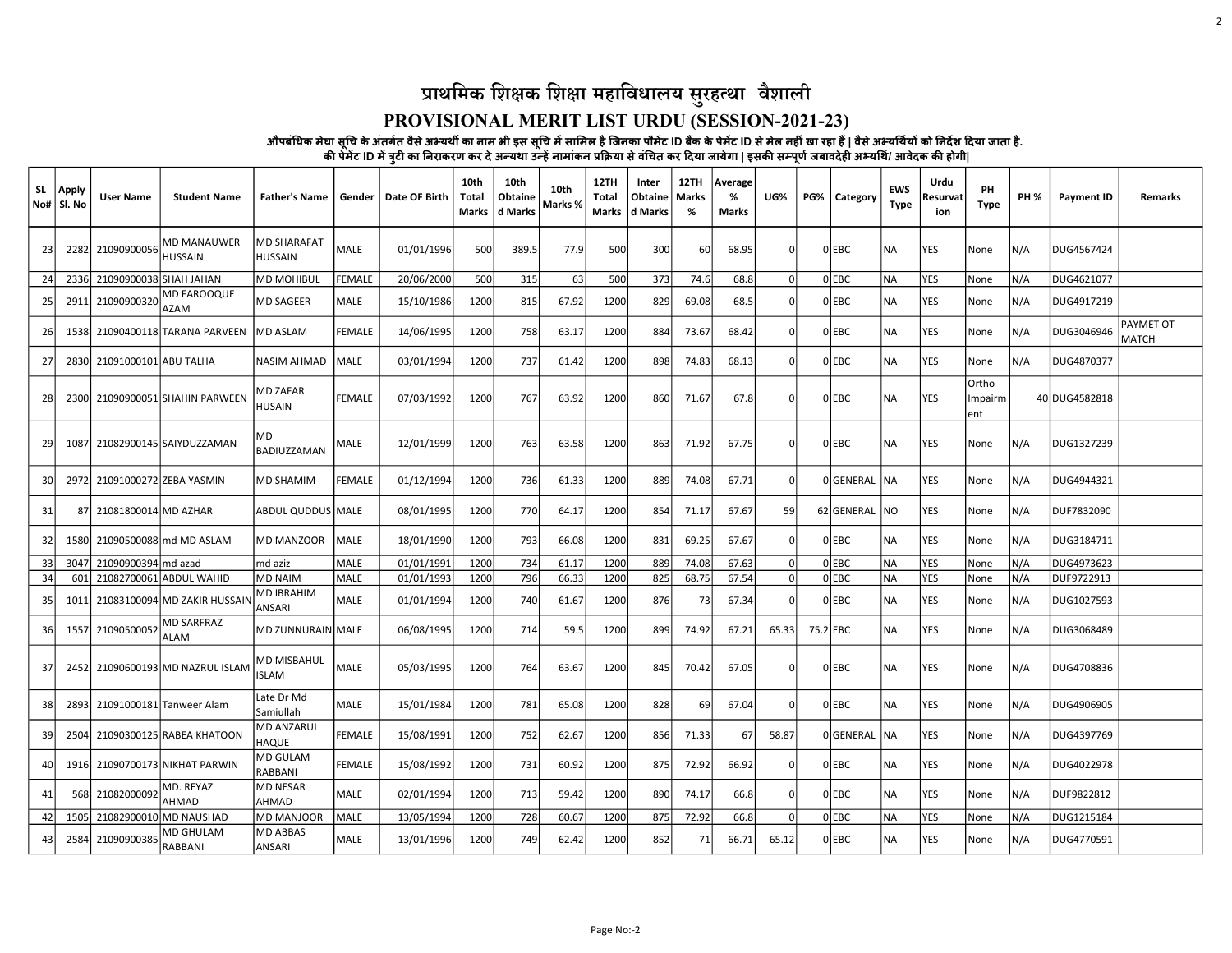### PROVISIONAL MERIT LIST URDU (SESSION-2021-23)

औपबंधिक मेघा सूचि के अंतर्गत वैसे अभ्यथौ का नाम भी इस सूचि में सामिल है जिनका पौमेंट ID बैंक के पेमेंट ID से मेल नहीं खा रहा हैं | वैसे अभ्यथियों को निर्देश दिया जाता है.

3

| <b>SL</b> | Apply<br>No#   SI. No | User Name               | <b>Student Name</b>             | Father's Name                      | Gender        | Date OF Birth | 10th<br>Total<br>Marks | 10th<br>Obtaine<br>d Marks | 10th<br>Marks % | <b>12TH</b><br>Total<br>Marks | Inter<br><b>Obtaine</b><br>d Marks | <b>12TH</b><br>Marks<br>% | Average<br>%<br>Marks | UG%            | PG%             | Category  | <b>EWS</b><br>Type | Urdu<br>Resurvat<br>ion | PН<br>Type | <b>PH %</b> | <b>Payment ID</b>          | Remarks                   |
|-----------|-----------------------|-------------------------|---------------------------------|------------------------------------|---------------|---------------|------------------------|----------------------------|-----------------|-------------------------------|------------------------------------|---------------------------|-----------------------|----------------|-----------------|-----------|--------------------|-------------------------|------------|-------------|----------------------------|---------------------------|
| 44        |                       |                         | 742 21082800212 MD AMJAD ALI    | <b>MD MANSOOR</b><br><b>ALAM</b>   | <b>MALE</b>   | 05/10/1995    | 1200                   | 851                        | 70.92           | 1200                          | 749                                | 62.42                     | 66.67                 | 61             |                 | OIGENERAL | NA.                | YES                     | None       | N/A         | DUG0366855                 |                           |
| 45        | 3051                  |                         | 21091000299 SAHANA KHATOON      | md israil                          | <b>FEMALE</b> | 22/06/1994    | 1200                   | 764                        | 63.67           | 1200                          | 836                                | 69.67                     | 66.67                 | 0l             |                 | OLEBC     | <b>NA</b>          | <b>YES</b>              | None       | N/A         | DUG4963386                 | PAYMET OT<br>MATCH        |
| 46        |                       |                         | 1898 21090700182 Nazma Khatoon  | Md Aslam                           | FEMALE        | 12/12/1994    | 1200                   | 770                        | 64.17           | 1200                          | 829                                | 69.08                     | 66.63                 | $\mathbf 0$    |                 | 0 EBC     | <b>NA</b>          | <b>YES</b>              | None       | N/A         | DUG3957534                 |                           |
| 47        | 3009                  | 21091000124             | GHULAM<br><b>MUSTAFA</b>        | <b>MD QURBAN</b><br>ALI            | MALE          | 11/11/1993    | 1200                   | 823                        | 68.58           | 1200                          | 775                                | 64.58                     | 66.58                 | 0              |                 | 0 EBC     | <b>NA</b>          | YES                     | None       | N/A         | DUG4957741                 |                           |
| 48        |                       | 30 21081900104          | SHABANA<br>KHATOON              | <b>MD ILYAS</b>                    | FEMALE        | 01/03/1991    | 1200                   | 821                        | 68.42           | 1200                          | 776                                | 64.67                     | 66.55                 | 0              |                 | 0 EBC     | NA                 | YES                     | None       | N/A         | DUF7076666                 |                           |
| 49        | 2157                  |                         | 21090800263 MD NASIRUDDIN       | <b>MD AKHTAR</b><br><b>HUSAIN</b>  | MALE          | 05/02/1994    | 500                    | 284                        | 56.8            | 500                           | 381                                | 76.2                      | 66.5                  | 66.75          |                 | 0 EBC     | <b>NA</b>          | <b>YES</b>              | None       | N/A         | DUG4431297                 |                           |
| 50        | 15551                 |                         | 21090500044 NASRIN PARWEEN      | MD<br>MUSHTAQUE                    | FEMALE        | 03/05/1997    | 1200                   | 853                        | 71.08           | 1200                          | 742                                | 61.83                     | 66.46                 | 0              |                 | 0 EBC     | <b>NA</b>          | <b>YES</b>              | None       | N/A         | DUG3067043                 |                           |
| 51        |                       |                         | 1798 21090700065 MD AQUIL AHMAD | <b>MD ARSHAD ALI</b>               | <b>MALE</b>   | 10/12/1993    | 1200                   | 827                        | 68.92           | 1200                          | 766                                | 63.83                     | 66.38                 | 0l             |                 | 0 EBC     | <b>NA</b>          | YES                     | None       | N/A         | DUG3715888                 |                           |
| 52        |                       | 663 21082900031         | MOSARRAT<br><b>IMHZAF</b>       | <b>SYED ALI</b><br>AHMAD<br>HASHMI | FEMALE        | 07/01/1995    | 1200                   | 782                        | 65.17           | 1200                          | 809                                | 67.42                     | 66.3                  | $\Omega$       |                 | 0 GENERAL | INA.               | YES                     | None       | N/A         | DUG0123957                 |                           |
| 53        |                       | 351 21082500102         | <b>MD SARFARAZ</b><br>ALAM      | <b>MD IFTEKHAR</b><br>AHMAD        | MALE          | 10/01/1985    | 1200                   | 767                        | 63.92           | 1200                          | 821                                | 68.42                     | 66.17                 |                | 80.75 57.44 EBC |           | <b>NA</b>          | YES                     | None       | N/A         | DUF8876257                 |                           |
| 54        |                       |                         | 1361 21082900185 MD ANWAR ALAM  | MD ALAUDDIN<br>ANSARI              | MALE          | 25/10/1990    | 1200                   | 741                        | 61.75           | 1200                          | 846                                | 70.5                      | 66.13                 | 0l             |                 | 0 EBC     | <b>NA</b>          | <b>YES</b>              | None       | N/A         | 1.24617E+11                | WROG<br>PAYMENT ID        |
| 55        |                       |                         | 1659 21083100078 MD ANWAR ALAM  | MD ALAUDDIN<br>ANSARI              | MALE          | 25/10/1990    | 1200                   | 741                        | 61.75           | 1200                          | 846                                | 70.5                      | 66.13                 | 0              |                 | 0 EBC     | NA                 | YES                     | None       | N/A         | DUG3365989                 |                           |
| 56        |                       |                         | 118 21081900114 Tarana Khatoon  | <b>MD MUMTAZ</b>                   | FEMALE        | 04/08/1994    | 1200                   | 705                        | 58.75           | 1200                          | 882                                | 73.5                      | 66.13                 | $\overline{0}$ |                 | 0 EBC     | <b>NA</b>          | <b>YES</b>              | None       | N/A         | DUF7684536                 |                           |
| 57        | 1252                  | 21090100178 Wasim Akram |                                 | Md Zakaullah                       | MALE          | 14/10/1995    | 1200                   | 703                        | 58.58           | 1200                          | 882                                | 73.5                      | 66.04                 | $\overline{0}$ |                 | OLEBC     | <b>NA</b>          | <b>YES</b>              | None       | N/A         | DUG1611417                 |                           |
| 58        |                       | 1193 21082900141        | KAHKASHAN<br>HUSSAIN            | <b>MD ZAKIR</b><br><b>HUSSAIN</b>  | FEMALE        | 14/01/1995    | 1200                   | 753                        | 62.75           | 1200                          | 826                                | 68.83                     | 65.79                 | $\mathbf 0$    |                 | 0 GENERAL | INA.               | <b>YES</b>              | None       | N/A         | DUG1683918                 |                           |
| 59        | 1507                  |                         | 21090400051 MD SANAULLAH        | <b>MD ALTAF</b>                    | <b>MALE</b>   | 01/05/1993    | 1200                   | 694                        | 57.83           | 1200                          | 880                                | 73.33                     | 65.58                 | 0l             |                 | 0 EBC     | <b>NA</b>          | <b>YES</b>              | None       | N/A         | T2109051106<br>18031656118 | WROG<br>PAYMENT ID        |
| 60        | 2917                  |                         | 21091000215 RUKHSAR ANJUM       | AINUL HAQUE                        | FEMALE        | 13/09/1995    | 1200                   | 770                        | 64.17           | 1200                          | 802                                | 66.83                     | 65.5                  | 0              |                 | 0 EBC     | NA                 | YES                     | None       | N/A         | DUD4922662                 | WROG<br>PAYMENT ID        |
| 61        |                       |                         | 534 21082700130 Nuzhat Parween  | MD TAHA                            | <b>FEMALE</b> | 20/12/1993    | 1200                   | 777                        | 64.75           | 1200                          | 792                                | 66                        | 65.38                 | 0              |                 | GENERAL   | <b>NA</b>          | YES                     | None       | N/A         | <b>IGALVYTNG9</b>          | <b>NROG</b><br>PAYMENT ID |
| 62        |                       | 1554 21090400083        | TARANNUM<br><b>KHATOON</b>      | <b>MD ALAUDDIN</b><br>ANSARI       | FEMALE        | 28/12/1991    | 1200                   | 724                        | 60.33           | 1200                          | 844                                | 70.33                     | 65.33                 | $\Omega$       |                 | 0 EBC     | <b>NA</b>          | YES                     | None       | IN/A        | DUG3057526                 |                           |
| 63        |                       |                         | 2955 21090900449 SAJJAD AHMAD   | <b>MD SAGHIR</b>                   | MALE          | 22/12/1997    | 1200                   | 758                        | 63.17           | 1200                          | 806                                | 67.17                     | 65.17                 | 0l             |                 | 0 EBC     | <b>NA</b>          | YES                     | None       | N/A         | DUG4800047                 | <b>PAYMET OT</b><br>MATCH |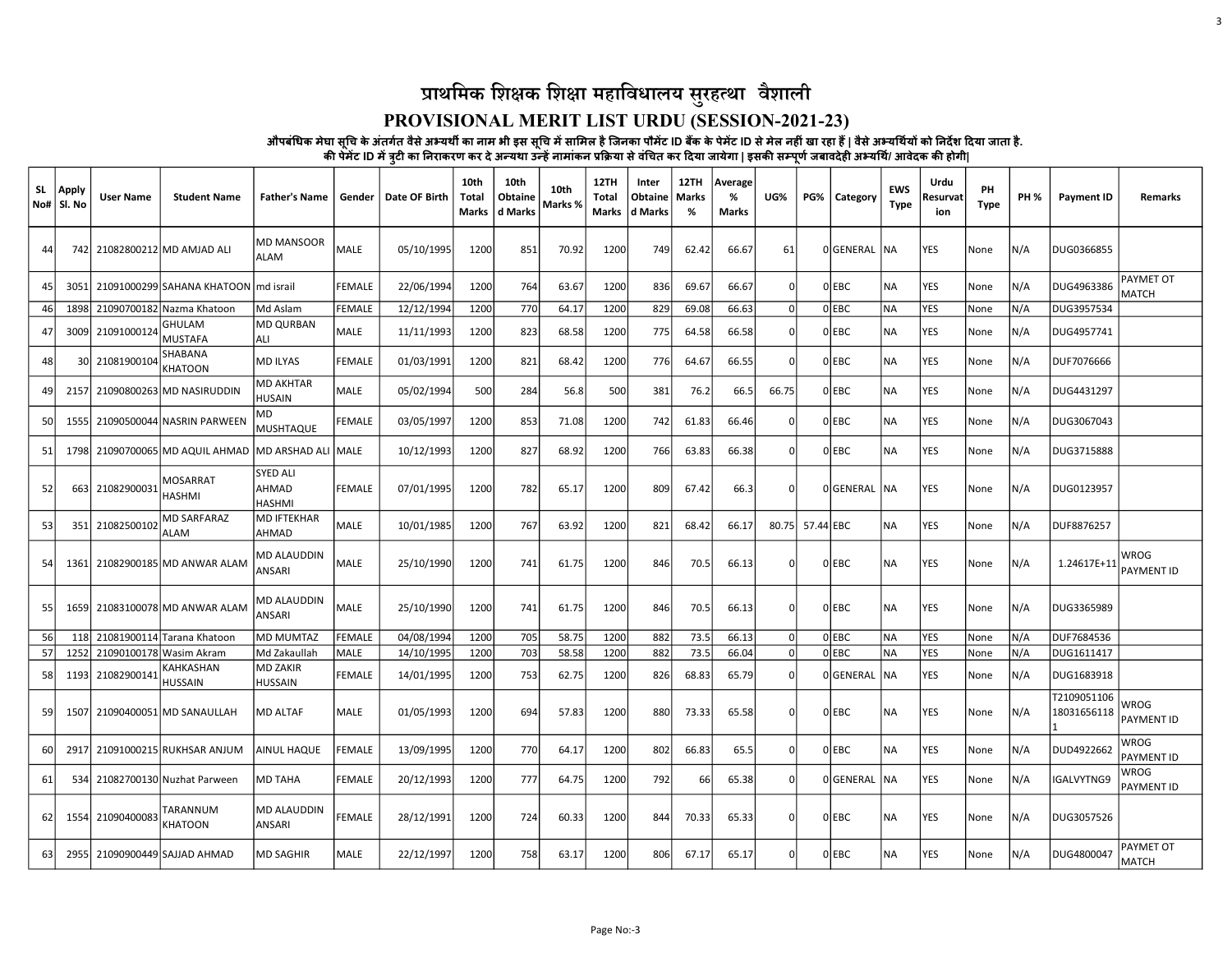### PROVISIONAL MERIT LIST URDU (SESSION-2021-23)

औपबंधिक मेघा सूचि के अंतर्गत वैसे अभ्यथौ का नाम भी इस सूचि में सामिल है जिनका पौमेंट ID बैंक के पेमेंट ID से मेल नहीं खा रहा हैं | वैसे अभ्यथियों को निर्देश दिया जाता है.

4

| SL. | Apply<br>No# SI. No | User Name                    | <b>Student Name</b>                | <b>Father's Name</b>        | Gender        | Date OF Birth | 10th<br>Total<br>Marks | 10th<br>Obtaine<br>d Marks | 10th<br>Marks % | <b>12TH</b><br>Total<br>Marks | Inter<br><b>Obtaine</b><br>d Marks | 12TH<br>Marks<br>% | Average<br>%<br>Marks | UG%            | PG% | Category       | <b>EWS</b><br><b>Type</b> | Urdu<br>Resurvat<br>ion | PH<br>Type              | <b>PH %</b> | <b>Payment ID</b> | Remarks            |
|-----|---------------------|------------------------------|------------------------------------|-----------------------------|---------------|---------------|------------------------|----------------------------|-----------------|-------------------------------|------------------------------------|--------------------|-----------------------|----------------|-----|----------------|---------------------------|-------------------------|-------------------------|-------------|-------------------|--------------------|
| 64  |                     | 1498 21082500146 Tanwir Alam |                                    | Md Israil                   | MALE          | 12/05/1998    | 1200                   | 713                        | 59.42           | 1200                          | 849                                | 70.75              | 65.09                 | $\overline{0}$ |     | 0 EBC          | <b>NA</b>                 | <b>YES</b>              | None                    | N/A         | DUF9053357        |                    |
| 65  | 1111                | 21090100104                  | <b>MD KAMRAN</b><br><b>TARIQUE</b> | <b>MD TARIQUE</b>           | MALE          | 05/02/1996    | 1200                   | 777                        | 64.75           | 1200                          | 784                                | 65.33              | 65.04                 | $\overline{0}$ |     | OGENERAL YES   |                           | <b>YES</b>              | None                    | N/A         | DUG1365805        |                    |
| 66  |                     |                              | 2216 21081700004 TASLIMA NASRIN    | <b>MD SULEMAN</b><br>ANSARI | FEMALE        | 02/02/2000    | 500                    | 309                        | 61.8            | 500                           | 341                                | 68.2               | 65                    | $\overline{0}$ |     | 0 EBC          | <b>NA</b>                 | YES                     | None                    | N/A         | DUG4423922        |                    |
| 67  |                     | 1460 21090400002 ISTEKHAR    |                                    | <b>SHTEYAQUE</b>            | MALE          | 01/10/1996    | 1200                   | 794                        | 66.17           | 1200                          | 764                                | 63.67              | 64.92                 | 0              |     | 0 EBC          | NA                        | YES                     | None                    | N/A         | DUG2722312        |                    |
| 68  |                     | 2570 21090900373 MD HARUN    |                                    | MD SHAFIQUE                 | MALE          | 15/01/1985    | 1200                   | 802                        | 66.83           | 1200                          | 755                                | 62.92              | 64.88                 | 74.5           |     | 0 EBC          | INA                       | YES                     | None                    | N/A         | DUG4772313        |                    |
| 69  |                     |                              | 1039 21083100166 NASIM AZHAR       | WALIYUR<br>RAHMAN           | MALE          | 05/02/1997    | 1200                   | 788                        | 65.67           | 1200                          | 768                                | 64                 | 64.84                 | $\mathbf 0$    |     | 0 EBC          | <b>NA</b>                 | <b>YES</b>              | Ortho<br>Impairm<br>ent |             | 40 DUG1238551     |                    |
| 70  |                     | 962 21083100005              | MD MASOOM<br>RAZA                  | MD ZAHOORUL<br>HAQUE        | MALE          | 15/05/1993    | 1200                   | 752                        | 62.67           | 1200                          | 803                                | 66.92              | 64.8                  | $\mathbf 0$    |     | 0 GENERAL NA   |                           | <b>YES</b>              | None                    | N/A         | DUG0902796        |                    |
| 71  | 2824                | 21091000114 TUSRIK ALAM      |                                    | <b>MAINUDDIN</b>            | MALE          | 18/03/1997    | 500                    | 304                        | 60.8            | 500                           | 344                                | 68.8               | 64.8                  | $\mathbf 0$    |     | 0 EBC          | NA                        | <b>YES</b>              | None                    | N/A         | DUG4870733        |                    |
| 72  | 1556                |                              | 21090400106 SABIHA ANJUM           | AFAULLAH                    | <b>FEMALE</b> | 15/04/1997    | 1200                   | 805                        | 67.08           | 1200                          | 749                                | 62.42              | 64.75                 | $\Omega$       |     | OLEBC          | İNA                       | <b>YES</b>              | None                    | N/A         | DUG3057904        |                    |
| -73 |                     | 166 21082300106 MD HADEES    |                                    | MD.<br><b>MOINUDDIN</b>     | MALE          | 15/03/1996    | 1200                   | 783                        | 65.25           | 1200                          | 764                                | 63.67              | 64.46                 | $\overline{0}$ |     | 0 EBC          | <b>NA</b>                 | <b>YES</b>              | None                    | N/A         | DUF8115589        |                    |
| 74  |                     | 1793 21090600097             | <b>AMIM AHASAN</b><br><b>RAYEE</b> | ABDUL AHAD                  | MALE          | 02/03/1994    | 1200                   | 771                        | 64.25           | 1200                          | 772                                | 64.33              | 64.29                 | $\overline{0}$ |     | 0 EBC          | <b>NA</b>                 | <b>YES</b>              | None                    | N/A         | DUG3704454        |                    |
| 75  |                     | 1540 21090500017             | MD SALAHUDDIN<br><b>ANSARI</b>     | MD EHSANUL<br>ANSARI        | MALE          | 04/05/1994    | 1200                   | 793                        | 66.08           | 1200                          | 750                                | 62.5               | 64.29                 | 0              |     | 0 EBC          | <b>NA</b>                 | YES]                    | None                    | N/A         | DUG3049064        |                    |
| 76  | 1001                |                              | 21082800196 SHAHEEN BANO           | ABDUL AHAD                  | FEMALE        | 10/12/1994    | 1200                   | 683                        | 56.92           | 1200                          | 859                                | 71.58              | 64.25                 | $\overline{0}$ |     | 0 EBC          | <b>NA</b>                 | <b>YES</b>              | None                    | N/A         | DUG0071751        |                    |
| -77 | 2782                | 21090900281 NUSRAT ARA       |                                    | ANWAR<br>HUSSAIN            | FEMALE        | 10/01/1994    | 500                    | 328                        | 65.6            | 500                           | 314                                | 62.8               | 64.2                  | $\Omega$       |     | $0$ EBC        | <b>NA</b>                 | YES)                    | None                    | N/A         | DUG4851132        |                    |
| 78  | 814                 | 21083000017 MD SHADAB        |                                    | <b>MD AJMAL</b>             | <b>MALE</b>   | 03/03/1996    | 1200                   | 758                        | 63.17           | 1200                          | 782                                | 65.17              | 64.17                 | 60.5           |     | 0 EBC          | İNA                       | <b>YES</b>              | None                    | N/A         | DUG0469106        |                    |
| 79  | 2542                | 21090900361 MD AZAM          |                                    | <b>MD HASHIM</b>            | MALE          | 19/10/1993    | 1200                   | 665                        | 55.42           | 1200                          | 875                                | 72.92              | 64.17                 | $\Omega$       |     | OLEBC          | <b>NA</b>                 | <b>YES</b>              | None                    | N/A         | DUG4766601        |                    |
| 80  | 264                 |                              | 21082400127 MD SHAHABUDDII         | MD<br>MOHIUDDIN             | MALE          | 10/04/1996    | 1200                   | 798                        | 66.5            | 1200                          | 735                                | 61.25              | 63.88                 | $\mathbf 0$    |     | 0GENERAL       | <b>NA</b>                 | <b>YES</b>              | None                    | N/A         | IGALVJUQW2        | WROG<br>PAYMENT ID |
| 81  |                     |                              | 2650 21090900473 TASNIM KAUSAR     | IAMIL AHMAD<br>KHAN         | FEMALE        | 06/02/1992    | 1200                   | 740                        | 61.67           | 1200                          | 784                                | 65.33              | 63.5                  | $\mathbf 0$    |     | OGENERAL YES   |                           | <b>YES</b>              | None                    | N/A         | DUG4801702        |                    |
| 82  |                     |                              | 2738 21090900422 Shaista Arshad    | MD ARSHAD ALI  FEMALE       |               | 19/01/2000    | 500                    | 261                        | 52.2            | 500                           | 374                                | 74.8               | 63.5                  | $\overline{0}$ |     | 0 EBC          | <b>NA</b>                 | <b>YES</b>              | None                    | N/A         | DUG4785096        |                    |
| 83  |                     | 778 21082900016 MD MERAJ     |                                    | MD AZMAT ALI                | <b>MALE</b>   | 05/04/1994    | 1200                   | 758                        | 63.17           | 1200                          | 765                                | 63.75              | 63.46                 | $\overline{0}$ |     | 0 EBC          | INA.                      | <b>YES</b>              | Ortho<br>Impairm<br>ent |             | 40 DUG0409260     |                    |
| 84  | 14821               |                              | 21090400099 AMNA KHATOON           | NABI RAZA                   | FEMALE        | 15/05/1995    | 1200                   | 758                        | 63.17           | 1200                          | 763                                | 63.58              | 63.38                 | $\overline{0}$ |     | 0 EBC          | NA.                       | <b>YES</b>              | None                    | N/A         | DUG2920939        |                    |
| 85  |                     | 2725 21090900487 MD SARTAJ   |                                    | <b>MD MUKHTAR</b>           | MALE          | 15/08/1996    | 1200                   | 742                        | 61.83           | 1200                          | 779                                | 64.92              | 63.38                 | $\overline{0}$ |     | OIGENERAL IYES |                           | <b>YES</b>              | None                    | N/A         | DUG4819604        |                    |
| 86  |                     | 1529 21090500002 MD JAVED    |                                    | Md Gafoor                   | MALE          | 06/08/1993    | 1200                   | 721                        | 60.08           | 1200                          | 799                                | 66.58              | 63.33                 | $\Omega$       |     | 0 EBC          | <b>NA</b>                 | <b>YES</b>              | Ortho<br>Impairm<br>ent |             | 45 DUG3027227     |                    |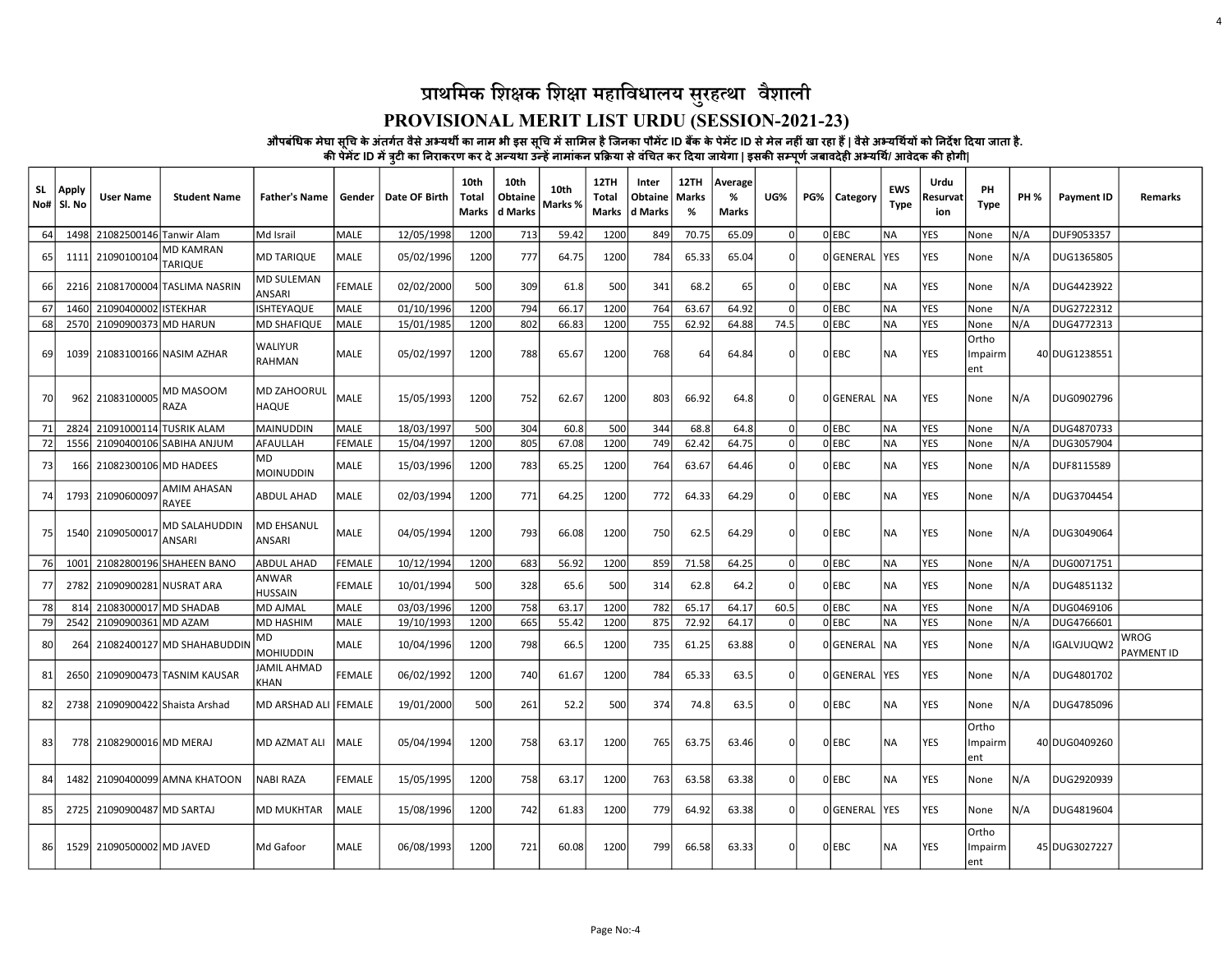### PROVISIONAL MERIT LIST URDU (SESSION-2021-23)

औपबंधिक मेघा सूचि के अंतर्गत वैसे अभ्यथौ का नाम भी इस सूचि में सामिल है जिनका पौमेंट ID बैंक के पेमेंट ID से मेल नहीं खा रहा हैं | वैसे अभ्यथियों को निर्देश दिया जाता है.

5

| SL<br>No# | Apply<br>  SI. No | User Name                | <b>Student Name</b>                        | <b>Father's Name</b>              | Gender        | Date OF Birth | 10th<br>Total<br>Marks | 10th<br>Obtaine<br>d Marks | 10th<br>Marks % | <b>12TH</b><br>Total<br>Marks | Inter<br>Obtaine<br>d Marks | 12TH<br>Marks<br>% | Average<br>%<br>Marks | UG%            | PG% | Category      | <b>EWS</b><br><b>Type</b> | Urdu<br><b>≀esurvat</b><br>ion | PH<br>Type              | <b>PH %</b> | <b>Payment ID</b> | Remarks            |
|-----------|-------------------|--------------------------|--------------------------------------------|-----------------------------------|---------------|---------------|------------------------|----------------------------|-----------------|-------------------------------|-----------------------------|--------------------|-----------------------|----------------|-----|---------------|---------------------------|--------------------------------|-------------------------|-------------|-------------------|--------------------|
| 87        | 2481              |                          | 21090900257 SANOBAR AZAD                   | <b>MD IDRIS</b>                   | FEMALE        | 12/07/1990    | 1200                   | 806                        | 67.17           | 1200                          | 713                         | 59.42              | 63.3                  | $\mathbf{0}$   |     | 0 EBC         | NA)                       | <b>YES</b>                     | None                    | N/A         | DUG4728879        |                    |
| 88        | 2281              |                          | 21090600005 SHAHBAZ ALAM                   | <b>MD RAFIQUE</b><br>ALAM         | MALE          | 25/06/1998    | 1200                   | 761                        | 63.42           | 1200                          | 758                         | 63.17              | 63.3                  | $\overline{0}$ |     | 0 EBC         | NA                        | <b>YES</b>                     | None                    | N/A         | DUG4566035        |                    |
| 89        | 1003              |                          | 21083000195 MOJIBUR RAHMAN SHAFI ALAM      |                                   | <b>MALE</b>   | 06/04/1996    | 1200                   | 756                        | 63              | 1200                          | 763                         | 63.58              | 63.29                 | $\overline{0}$ |     | OIGENERAL INA |                           | YES                            | None                    | N/A         | DUG0828538        |                    |
| 90 l      | 1236              | 21090100087 IFRAZ        |                                            | ZAFAR                             | MALE          | 31/12/1994    | 1200                   | 735                        | 61.25           | 1200                          | 783                         | 65.25              | 63.25                 | $\Omega$       |     | $0$ EBC       | NA                        | YES                            | None                    | N/A         | DUG1835580        |                    |
| 91        | 162               |                          | 21082300092 AHMAD ABDULLAH MD ABDULLAH     |                                   | <b>MALE</b>   | 06/06/1992    | 1200                   | 713                        | 59.42           | 1200                          | 804                         | 67                 | 63.21                 | $\Omega$       |     | 0 EBC         | l NA                      | YES                            | None                    | N/A         | DUF8095030        |                    |
| 92        | 2238              |                          | 21090800370 Asma Khatoon                   | Abdullah                          | FEMALE        | 25/07/1992    | 1200                   | 764                        | 63.67           | 1200                          | 753                         | 62.75              | 63.21                 | $\mathbf{0}$   |     | 0 EBC         | NA)                       | <b>YES</b>                     | None                    | N/A         | DUG4509470        |                    |
| 93        | 2866              |                          | 21090700082 MD ATIF NASEEM                 | MD NASEEM<br><b>AKHTAR</b>        | MALE          | 15/12/1993    | 1200                   | 700                        | 58.33           | 1200                          | 815                         | 67.92              | 63.13                 | $\overline{0}$ |     | OIGENERAL INA |                           | <b>YES</b>                     | None                    | N/A         | DUG4891332        |                    |
| 94        | 1132              |                          | 21082200035 MD REHAN RAZA                  | MD SHAMIM<br>RAZA                 | MALE          | 03/04/1995    | 1200                   | 767                        | 63.92           | 1200                          | 745                         | 62.08              | 63                    | $\overline{0}$ |     | <b>OIEBC</b>  | INA.                      | <b>YES</b>                     | None                    | N/A         | DUG1526227        |                    |
| 95        | 1676              |                          | 21090600093 TOOBA NASIM                    | NASIM AKHTAR                      | <b>FEMALE</b> | 10/11/1998    | 1200                   | 784                        | 65.33           | 1200                          | 728                         | 60.67              | 63                    | $\mathbf 0$    |     | 0 GENERAL NA  |                           | YES                            | None                    | N/A         | DUG3414106        |                    |
| 96        | 2569              |                          | 21090300116 MD SHAHFAHAD                   | <b>MD SABIR</b><br>HUSSAIN        | MALE          | 10/04/2001    | 1000                   | 620                        | 62              | 900                           | 576                         | 64                 | 63                    | $\Omega$       |     | OIGENERAL INA |                           | <b>YES</b>                     | None                    | N/A         | DUG4753270        |                    |
| 97        | 2191              | 21090800321 ANJUM ARA    |                                            | <b>MD AZMAT</b>                   | <b>FEMALE</b> | 12/10/1992    | 1200                   | 773                        | 64.42           | 1200                          | 737                         | 61.42              | 62.92                 | $\overline{0}$ |     | 0 EBC         | INA.                      | lyes                           | None                    | N/A         | DUG4480154        |                    |
| 98        | 3025              |                          | 21091000318 CHAND BABU                     | <b>MD ZAHID</b>                   | MALE          | 10/02/1995    | 1200                   | 788                        | 65.67           | 1200                          | 720                         | 60                 | 62.84                 | $\overline{0}$ |     | 0 EBC         | NA                        | <b>YES</b>                     | None                    | N/A         | DUE4964636        | WROG<br>PAYMENT ID |
| 99        | 2424              |                          | 21090900201 Md Shahid Hussain              | Md raish                          | MALE          | 06/06/1995    | 1200                   | 735                        | 61.25           | 1200                          | 770                         | 64.17              | 62.71                 | $\overline{0}$ |     | 0 EBC         | NA                        | YES)                           | None                    | N/A         | DUG4684194        |                    |
| 100       | 1686              | 21090600104 MD SAJID     |                                            | <b>MD KHURSHID</b><br><b>ALAM</b> | <b>MALE</b>   | 01/03/1996    | 1200                   | 755                        | 62.92           | 1200                          | 750                         | 62.5               | 62.71                 | $\overline{0}$ |     | OIEBC         | INA.                      | <b>YES</b>                     | <b>None</b>             | N/A         | DUG3427263        |                    |
| 101       | 2984              | 21091000060              | <b>MD DANISH ALI</b><br>RAJA               | ABDUL HANNAN MALE                 |               | 15/02/2001    | 500                    | 283                        | 56.6            | 500                           | 344                         | 68.8               | 62.7                  | $\Omega$       |     | <b>OIEBC</b>  | INA.                      | YES.                           | None                    | N/A         | DUG4845795        |                    |
| 102       | 296               | 21082300060 MD WASIM     |                                            | MD<br><b>NAZAMUDDIN</b>           | MALE          | 20/01/1996    | 1200                   | 776                        | 64.67           | 1200                          | 727                         | 60.58              | 62.63                 | 65.38          |     | 0 EBC         | NA                        | YES                            | None                    | N/A         | DUF8730777        |                    |
| 103       |                   | 2256 21090900027         | SHABNAM<br>KHATOON                         | <b>EJAZ AHMAD</b>                 | FEMALE        | 23/04/1997    | 1200                   | 754                        | 62.83           | 1200                          | 749                         | 62.42              | 62.63                 | $\mathbf 0$    |     | OIEBC         | NA.                       | YES                            | None                    | N/A         | DUG4532516        |                    |
| 104       |                   | 2250 21090900020 MD AZAM |                                            | <b>MD ALAM</b>                    | MALE          | 15/02/1990    | 1200                   | 779                        | 64.92           | 1200                          | 722                         | 60.17              | 62.55                 | $\mathbf 0$    |     | OGENERAL NA   |                           | <b>YES</b>                     | Ortho<br>Impairm<br>ent |             | 45 DUG4526897     |                    |
| 105       |                   |                          | 1738 21090400125 Tabassum Khatoon          | <b>MD SHAHID</b>                  | FEMALE        | 20/08/1994    | 1200                   | 732                        | 61              | 1200                          | 769                         | 64.08              | 62.54                 | $\overline{0}$ |     | 0 EBC         | NA                        | <b>YES</b>                     | None                    | N/A         | DUG3575868        |                    |
| 106       | 2661              |                          | 21090900225 GULSHAN ARA                    | MD<br>ZAMIRUDDIN                  | FEMALE        | 20/02/1995    | 1200                   | 655                        | 54.58           | 1200                          | 845                         | 70.42              | 62.5                  | $\overline{0}$ |     | 0 GENERAL NA  |                           | YES)                           | None                    | N/A         | DUG4805020        |                    |
| 107       | 1730              |                          | 21090400035 Shabiha Firdaus                | MD SABIR ALAM FEMALE              |               | 02/02/1995    | 1200                   | 747                        | 62.25           | 1200                          | 751                         | 62.58              | 62.42                 | $\mathbf 0$    |     | 0 EBC         | NA                        | YES)                           | None                    | N/A         | DUG3569123        |                    |
| 108       |                   |                          | 2115 21090800070 NUSRAT PERWEEN NASIMUDDIN |                                   | <b>FEMALE</b> | 20/05/1995    | 1200                   | 729                        | 60.75           | 1200                          | 766                         | 63.83              | 62.29                 | $\mathbf 0$    |     | OGENERAL NA   |                           | YES                            | None                    | N/A         | DUG4283234        |                    |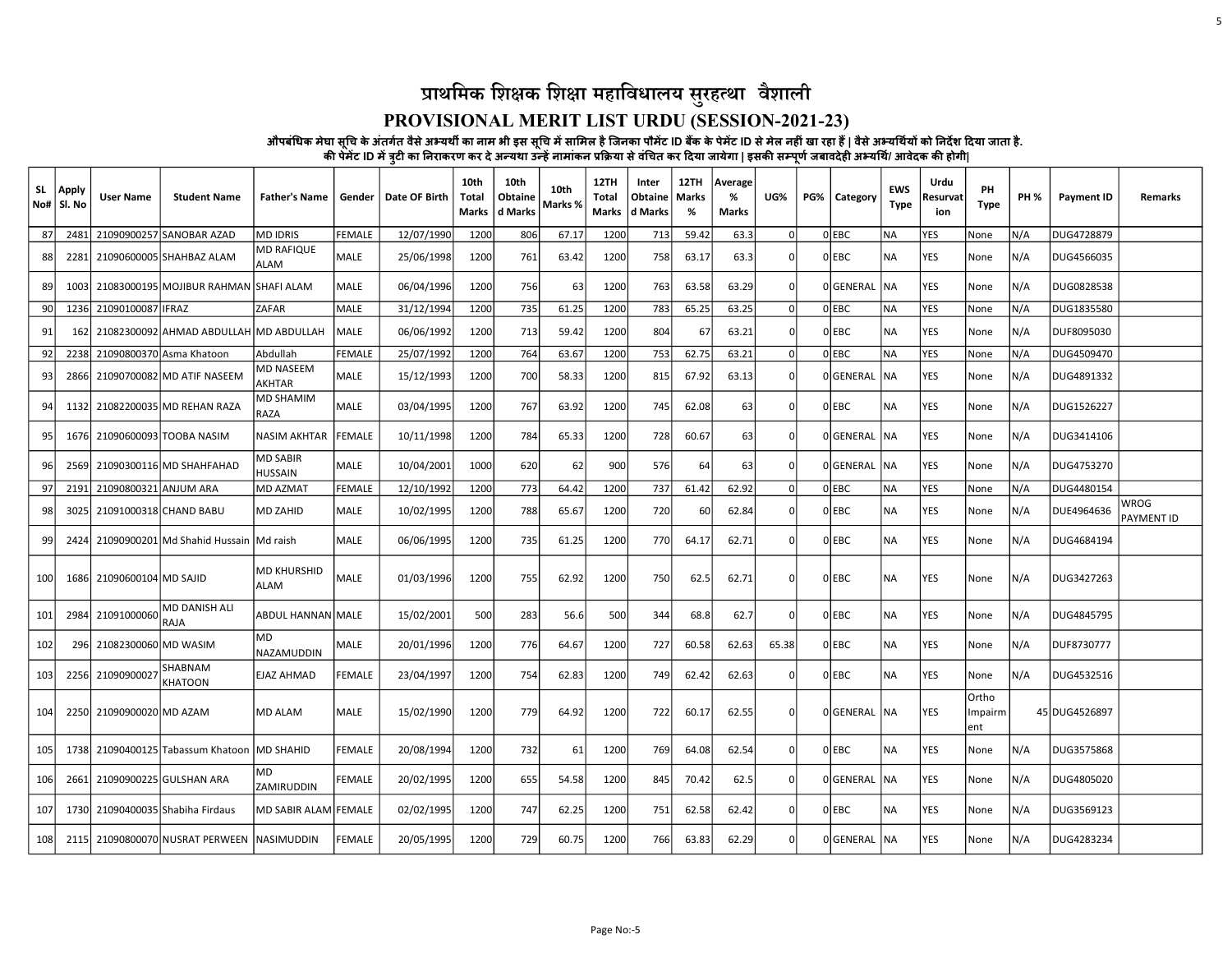### PROVISIONAL MERIT LIST URDU (SESSION-2021-23)

औपबंधिक मेघा सूचि के अंतर्गत वैसे अभ्यथौ का नाम भी इस सूचि में सामिल है जिनका पौमेंट ID बैंक के पेमेंट ID से मेल नहीं खा रहा हैं | वैसे अभ्यथियों को निर्देश दिया जाता है.

6

| <b>SL</b> | Apply<br>No#   SI. No | User Name        | <b>Student Name</b>               | <b>Father's Name</b>             | Gender        | Date OF Birth | 10th<br>Total<br>Marks | 10th<br>Obtaine<br>d Marks | 10th<br>Marks % | 12TH<br>Total<br>Marks | Inter<br>Obtaine<br>d Marks | 12TH<br>Marks<br>% | Average<br>%<br>Marks | UG%            | PG% | Category      | <b>EWS</b><br><b>Type</b> | Urdu<br>Resurvat<br>ion | PH<br><b>Type</b>       | <b>PH %</b> | <b>Payment ID</b> | <b>Remarks</b>     |
|-----------|-----------------------|------------------|-----------------------------------|----------------------------------|---------------|---------------|------------------------|----------------------------|-----------------|------------------------|-----------------------------|--------------------|-----------------------|----------------|-----|---------------|---------------------------|-------------------------|-------------------------|-------------|-------------------|--------------------|
| 109       |                       | 3018 21091000317 | <b>MD SHAH ANWAR</b><br>ALAM      | FARIDUDDIN                       | <b>MALE</b>   | 01/09/1978    | 1200                   | 718                        | 59.83           | 1200                   | 767                         | 63.92              | 61.88                 | $\overline{0}$ |     | $O$ EBC       | <b>NA</b>                 | YES                     | None                    | N/A         | DUG4962168        |                    |
| 110       | 26651                 |                  | 21090900494 MD TAUHID RAZA        | MD MUMTAZ<br>ANSARI              | MALE          | 15/07/1991    | 1200                   | 726                        | 60.5            | 1200                   | 759                         | 63.25              | 61.88                 | $\mathbf 0$    |     | 0 EBC         | NA                        | YES                     | None                    | N/A         | DUG4805949        |                    |
| 111       | 2898                  |                  | 21091000187 MD IMTIYAZ ALAM       | MD<br>NAZAMUDDIN                 | MALE          | 01/02/1994    | 1200                   | 717                        | 59.75           | 1200                   | 767                         | 63.92              | 61.84                 | $\Omega$       |     | 0 EBC         | <b>NA</b>                 | YES                     | None                    | N/A         | DUG4908582        |                    |
| 112       | 2875                  |                  | 21090900472 Nargis parween        | Md sharfai alam   FEMALE         |               | 02/03/1997    | 1200                   | 735                        | 61.25           | 1200                   | 749                         | 62.42              | 61.84                 | $\Omega$       |     | OGENERAL YES  |                           | <b>YES</b>              | None                    | N/A         | DUG4850094        |                    |
| 113       |                       |                  | 1118 21090100117 MD MINNATULLA    | <b>ABDUL SATTAR</b>              | MALE          | 05/05/2000    | 1200                   | 731                        | 60.92           | 900                    | 560                         | 62.22              | 61.57                 | $\Omega$       |     | 0 EBC         | <b>NA</b>                 | <b>YES</b>              | None                    | N/A         | DUG1382990        |                    |
| 114       |                       |                  | 1615 21090500151 SABIHA NASRIN    | <b>MD MANSUR</b><br>HUSSAIN      | <b>FEMALE</b> | 15/02/1995    | 1200                   | 725                        | 60.42           | 1200                   | 749                         | 62.42              | 61.42                 | 57.25          |     | 0 EBC         | <b>NA</b>                 | YES                     | None                    | N/A         | DUG3290815        |                    |
| 115       |                       |                  | 2111 21090700257 BILQUIS FATMA    | <b>MD MOBEEN</b>                 | <b>FEMALE</b> | 06/09/1998    | 1200                   | 780                        | 65              | 1200                   | 689                         | 57.42              | 61.21                 | $\mathbf 0$    |     | $O$ EBC       | ΝA                        | <b>YES</b>              | None                    | N/A         | DUG4278826        | PAYMET OT<br>MATCH |
| 116       | 2954                  |                  | 21090900120 RAQIMA KHATOON        | <b>MD MUSLIM</b><br>MANSURI      | <b>FEMALE</b> | 16/06/1999    | 1000                   | 598                        | 59.8            | 900                    | 562                         | 62.44              | 61.12                 | $\Omega$       |     | $0$ EBC       | <b>NA</b>                 | <b>YES</b>              | None                    | N/A         | DUG4936076        |                    |
| 117       |                       | 1921 21090700231 | RAIHANA<br>PARWEEN                | MOHAMMAD<br>ISRAFIL              | <b>FEMALE</b> | 22/06/1993    | 1200                   | 685                        | 57.08           | 1200                   | 781                         | 65.08              | 61.08                 | $\overline{0}$ |     | 0 EBC         | NA                        | <b>YES</b>              | None                    | N/A         | DUG4028312        |                    |
| 118       |                       |                  | 1508 21090400129 MD. IMTEYAZ RAZA | <b>MD SHAMSUL</b><br>HODA        | MALE          | 11/11/1993    | 1200                   | 727                        | 60.58           | 1200                   | 736                         | 61.33              | 60.96                 | $\overline{0}$ |     | 0 EBC         | <b>NA</b>                 | <b>YES</b>              | None                    | N/A         | DUG2998223        |                    |
| 119       |                       | 20 21081900023   | SAHINDA<br>PARWEEN                | <b>MD TUFAIL</b>                 | <b>FEMALE</b> | 13/05/1998    | 1200                   | 743                        | 61.92           | 1200                   | 715                         | 59.58              | 60.75                 | $\overline{0}$ |     | 0 GENERAL     | NO)                       | <b>YES</b>              | None                    | N/A         | DUF6889021        |                    |
| 120       |                       |                  | 1175 21090100184 MD FIRDAUS REZA  | GHULAM<br>MUSTUFA                | MALE          | 05/12/1994    | 1200                   | 716                        | 59.67           | 1200                   | 739                         | 61.58              | 60.63                 | $\overline{0}$ |     | $0$ EBC       | <b>NA</b>                 | YES                     | None                    | N/A         | DUG1628297        |                    |
| 121       |                       |                  | 750 21082900230 GULAM MUSTAFA     | ALI HAIDER                       | <b>MALE</b>   | 02/03/1999    | 1200                   | 784                        | 65.33           | 1200                   | 669                         | 55.75              | 60.54                 | $\Omega$       |     | $O$ EBC       | NA                        | YES                     | None                    | N/A         | DUG0377447        |                    |
| 122       |                       | 2900 21091000184 | SHAHINA<br>KHATOON                | ABDUL RASHED<br>ANSARI           | <b>FEMALE</b> | 30/06/1991    | 1200                   | 748                        | 62.33           | 1200                   | 699                         | 58.25              | 60.29                 | $\Omega$       |     | 0 EBC         | <b>NA</b>                 | <b>YES</b>              | None                    | N/A         | DUG4911049        |                    |
| 123       | 1657                  |                  | 21082100054 NUSRAT PARWEEN        | <b>MD ALAM</b>                   | <b>FEMALE</b> | 20/08/1995    | 1200                   | 743                        | 61.92           | 1200                   | 703                         | 58.58              | 60.25                 | $\overline{0}$ |     | 0 EBC         | NA.                       | YES                     | None                    | N/A         | DUG2673379        |                    |
| 124       | 1656                  |                  | 21081900126 MD AFTAB ALAM         | <b>MD ALAM</b>                   | MALE          | 10/12/1994    | 1200                   | 722                        | 60.17           | 1200                   | 718                         | 59.83              | 60                    | 0              |     | 0 EBC         | ΝA                        | YES                     | None                    | N/A         | DUG2660577        |                    |
| 125       |                       | 2751 21090900326 | MOSARRAT<br><b>PARWEEN</b>        | <b>MD ASHAD ALI</b>              | <b>FEMALE</b> | 05/06/1998    | 1200                   | 721                        | 60.08           | 1200                   | 718                         | 59.83              | 59.96                 | $\overline{0}$ |     | 0 EBC         | <b>NA</b>                 | YES                     | None                    | N/A         | DUG4772774        | WROG<br>PAYMENT ID |
| 126       |                       |                  | 555 21082600067 BILQIS PARWEEN    | <b>MD ZAINUL</b><br><b>ABDIN</b> | <b>FEMALE</b> | 22/11/1997    | 1200                   | 730                        | 60.83           | 1200                   | 708                         | 59                 | 59.92                 | $\overline{0}$ |     | OIGENERAL INA |                           | <b>YES</b>              | None                    | N/A         | DUF9793490        |                    |
| 127       |                       |                  | 1286 21090200072 AMRIN KHATOON    | <b>MD ISLAM</b>                  | <b>FEMALE</b> | 16/04/1994    | 1200                   | 736                        | 61.33           | 1200                   | 697                         | 58.08              | 59.71                 | $\Omega$       |     | 0 EBC         | ΝA                        | YES.                    | Ortho<br>Impairm<br>ent |             | 45 DUG2115360     |                    |
| 128       |                       |                  | 2781 21091000071 HAFIZA KHATOON   | <b>ABDUL MAZID</b>               | <b>FEMALE</b> | 02/03/1990    | 1200                   | 720                        | 60              | 1200                   | 708                         | 59                 | 59.5                  | $\Omega$       |     | $O$ EBC       | <b>NA</b>                 | <b>YES</b>              | None                    | N/A         | DUG4850966        |                    |
| 129       |                       |                  | 3019 21091000303 MD JAHANGIR      | <b>MD SAGHIR</b><br>lalam        | MALE          | 15/12/1999    | 1200                   | 770                        | 64.17           | 1200                   | 656                         | 54.67              | 59.42                 | $\overline{0}$ |     | 0GENERAL NA   |                           | <b>YES</b>              | None                    | N/A         | DUG4951667        |                    |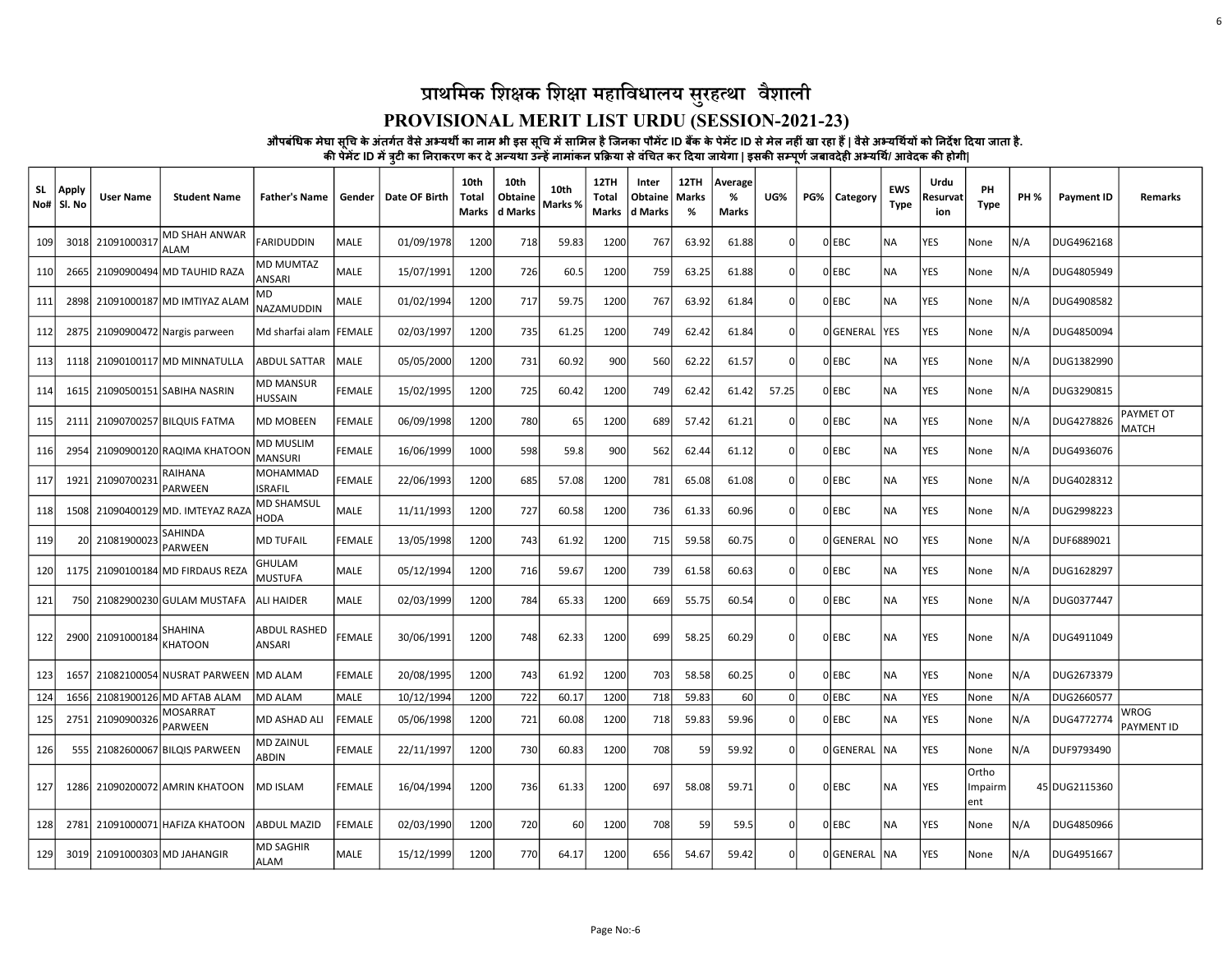### PROVISIONAL MERIT LIST URDU (SESSION-2021-23)

औपबंधिक मेघा सूचि के अंतर्गत वैसे अभ्यथौ का नाम भी इस सूचि में सामिल है जिनका पौमेंट ID बैंक के पेमेंट ID से मेल नहीं खा रहा हैं | वैसे अभ्यथियों को निर्देश दिया जाता है.

7

| <b>SL</b> | Apply<br>No#   SI. No | <b>User Name</b>             | <b>Student Name</b>                             | <b>Father's Name</b>        | Gender        | Date OF Birth | 10th<br>Total<br>Marks | 10th<br>Obtaine<br>d Marks | 10th<br>Marks % | <b>12TH</b><br>Total<br>Marks | Inter<br>Obtaine<br>d Marks | 12TH<br>  Marks<br>% | Average<br>%<br><b>Marks</b> | UG%            | PG% | Category     | <b>EWS</b><br><b>Type</b> | Urdu<br>Resurvat<br>ion | PH<br><b>Type</b>       | <b>PH %</b> | Payment ID    | Remarks |
|-----------|-----------------------|------------------------------|-------------------------------------------------|-----------------------------|---------------|---------------|------------------------|----------------------------|-----------------|-------------------------------|-----------------------------|----------------------|------------------------------|----------------|-----|--------------|---------------------------|-------------------------|-------------------------|-------------|---------------|---------|
| 130       | 2361                  |                              | 21090900122 shaheen kaushar                     | <b>SABIR HUSSAIN</b>        | <b>FEMALE</b> | 07/12/1995    | 500                    | 281                        | 56.2            | 500                           | 312                         | 62.4                 | 59.3                         | $\overline{0}$ |     | 0 EBC        | <b>NA</b>                 | l YES                   | None                    | N/A         | DUG4652451    |         |
| 131       |                       |                              | 816 21083000015 MD RAYAZUDDIN                   | AINUL HAQUE                 | MALE          | 03/03/1993    | 1200                   | 735                        | 61.25           | 1200                          | 683                         | 56.92                | 59.09                        | 0              |     | 0 EBC        | <b>NA</b>                 | YES                     | Ortho<br>Impairm<br>ent |             | 40 DUG0461793 |         |
| 132       |                       |                              | 1134 21082200037 MD ASJAD RAZA                  | <b>MD FARUQUE</b><br>RAZA   | MALE          | 05/02/2000    | 1200                   | 758                        | 63.17           | 1200                          | 656                         | 54.67                | 58.92                        | $\overline{0}$ |     | 0 EBC        | <b>NA</b>                 | <b>YES</b>              | None                    | N/A         | DUG1534176    |         |
| 133       |                       | 2931 21091000206             | MD YUSUF<br>KAMRAN                              | MD<br>SOHAILUDDIN<br>ZAFAR  | MALE          | 04/04/2003    | 500                    | 248                        | 49.6            | 500                           | 336                         | 67.2                 | 58.4                         | 0              |     | 0 EBC        | NA                        | YES)                    | None                    | N/A         | DUG4923024    |         |
| 134       |                       |                              | 979 21083100030 MD TALIB HUSSAIN MD MUSTAFA     |                             | <b>MALE</b>   | 26/02/1998    | 1200                   | 662                        | 55.17           | 1200                          | 732                         | 61                   | 58.09                        | $\overline{0}$ |     | OGENERAL NA  |                           | YES)                    | None                    | N/A         | DUG0944263    |         |
| 135       |                       | 1432 21090400022 MD ASLAM    |                                                 | ABDUL<br>RASHEED            | MALE          | 24/04/1998    | 1200                   | 668                        | 55.67           | 1200                          | 725                         | 60.42                | 58.05                        | $\mathbf 0$    |     | OGENERAL NA  |                           | <b>YES</b>              | None                    | N/A         | DUG2632869    |         |
| 136       | 28381                 |                              | 21091000112 JAHANA KHATOON   MD ISRAIL          |                             | <b>FEMALE</b> | 02/01/1997    | 1200                   | 746                        | 62.17           | 1200                          | 646                         | 53.83                | 58                           | $\overline{0}$ |     | 0 EBC        | INA                       | <b>YES</b>              | None                    | N/A         | DUG4875409    |         |
| 137       | 2294                  | 21090900073                  | SHABNAM<br>KHATOON                              | <b>MD ZAHIR</b>             | <b>FEMALE</b> | 29/07/1994    | 1200                   | 700                        | 58.33           | 500                           | 288                         | 57.6                 | 57.97                        | $\overline{0}$ |     | 0 EBC        | INA                       | YES                     | None                    | N/A         | DUG4580508    |         |
| 138       |                       | 2942 21090900011 TAIBUN NESA |                                                 | MD ALI AKHTAR FEMALE        |               | 15/10/2000    | 1200                   | 622                        | 51.83           | 900                           | 573                         | 63.67                | 57.75                        | $\overline{0}$ |     | $0$ EBC      | INA.                      | YES)                    | None                    | N/A         | DUG4932746    |         |
| 139       | 29581                 |                              | 21091000242 RAFAT KHATOON                       | <b>KAUSHAR ALI</b>          | <b>FEMALE</b> | 26/06/1996    | 500                    | 267                        | 53.4            | 500                           | 309                         | 61.8                 | 57.6                         | $\overline{0}$ |     | 0 EBC        | <b>NA</b>                 | YES                     | None                    | N/A         | DUG4938723    |         |
| 140       |                       |                              | 2366 21090900159 POOJA KUMARI                   | <b>BHRAT RAY</b>            | <b>FEMALE</b> | 08/06/1998    | 500                    | 238                        | 47.6            | 500                           | 338                         | 67.6                 | 57.6                         | $\Omega$       |     | 0 BC         | NA                        | <b>YES</b>              | None                    | N/A         | DUG4644881    |         |
| 141       |                       | 1114 21083100083             | SHAHANA<br>KHATOON                              | <b>MD ATAULLAH</b>          | <b>FEMALE</b> | 02/01/2001    | 1200                   | 712                        | 59.33           | 900                           | 502                         | 55.78                | 57.56                        | $\Omega$       |     | 0 EBC        | <b>NA</b>                 | YES                     | None                    | N/A         | DUG1372516    |         |
| 142       |                       | 2044 21090700250 AZAD ANSARI |                                                 | <b>RAZI AHMAD</b>           | MALE          | 11/02/1991    | 1200                   | 762                        | 63.5            | 900                           | 461                         | 51.22                | 57.36                        | $\mathbf 0$    |     | 0 EBC        | NA)                       | <b>YES</b>              | None                    | N/A         | DUG4190658    |         |
| 143       |                       | 972 21082800013              | MD NAUSHAD<br>ANSARI                            | <b>MD HASHIM</b><br>ANSARI  | MALE          | 18/07/1991    | 1200                   | 642                        | 53.5            | 1200                          | 719                         | 59.92                | 56.71                        | $\overline{0}$ |     | 0 EBC        | <b>NA</b>                 | <b>YES</b>              | None                    | N/A         | DUG0934538    |         |
| 144       | 2378                  |                              | 21090900170 MD WAHDAT ALI                       | KHAIRUDDIN<br><b>ANSARI</b> | MALE          | 17/04/1994    | 500                    | 291                        | 58.2            | 500                           | 270                         | 54                   | 56.1                         | 57.62          |     | 0 EBC        | <b>NA</b>                 | YES                     | None                    | N/A         | DUG4657636    |         |
| 145       |                       |                              | 2168 21090800287 FARIDA PARWEEN                 | MD NAZIR<br>ALAM            | <b>FEMALE</b> | 05/12/1994    | 500                    | 243                        | 48.6            | 500                           | 312                         | 62.4                 | 55.5                         | $\Omega$       |     | 0 EBC        | <b>NA</b>                 | YES)                    | None                    | N/A         | DUG4450331    |         |
| 146       |                       |                              | 2329 21090900099 RABIA KHATOON                  | MD ABDUL<br><b>GHAFFAR</b>  | FEMALE        | 11/11/1995    | 1000                   | 438                        | 43.8            | 1200                          | 795                         | 66.25                | 55.03                        | $\mathbf 0$    |     | 0 EBC        | NA                        | YES)                    | None                    | N/A         | DUG4606343    |         |
| 147       | 809                   |                              | 21082700077 MD SARFARAZ                         | GULAM<br><b>MUSTAFA</b>     | <b>MALE</b>   | 08/12/1998    | 1200                   | 685                        | 57.08           | 1200                          | 633                         | 52.75                | 54.92                        | $\overline{0}$ |     | OGENERAL NA  |                           | <b>YES</b>              | None                    | N/A         | DUG0460890    |         |
| 148       |                       |                              | 739 21082900020 MD SHAHID RAZA                  | <b>MD TAIYAB</b>            | MALE          | 16/04/2000    | 1200                   | 685                        | 57.08           | 900                           | 474                         | 52.67                | 54.88                        | $\mathbf 0$    |     | 0 EBC        | <b>NA</b>                 | YES                     | None                    | N/A         | DUG0365973    |         |
| 149       |                       | 1702 21090600107             | MD JUNAID<br>ANSARI                             | MD<br><b>SHAMSUDDIN</b>     | MALE          | 15/02/2001    | 1200                   | 665                        | 55.42           | 900                           | 470                         | 52.22                | 53.82                        | $\overline{0}$ |     | 0 EBC        | <b>NA</b>                 | <b>YES</b>              | None                    | N/A         | DUG3464921    |         |
| 150       |                       | 2764 21091000045 ANJUM TARA  |                                                 | <b>MD IZRAEEL</b>           | FEMALE        | 01/02/2001    | 1200                   | 675                        | 56.25           | 900                           | 450                         | 50                   | 53.13                        | $\overline{0}$ |     | 0 EBC        | NA                        | <b>YES</b>              | None                    | N/A         | DUG4839606    |         |
| 151       |                       |                              | 787 21082900255 Md Fedaul Mustafa Md Ansar Alam |                             | <b>MALE</b>   | 15/11/2002    | 1000                   | 473                        | 47.3            | 900                           | 529                         | 58.78                | 53.04                        | $\overline{0}$ |     | 0 GENERAL NA |                           | l YES                   | None                    | N/A         | DUG0415356    |         |